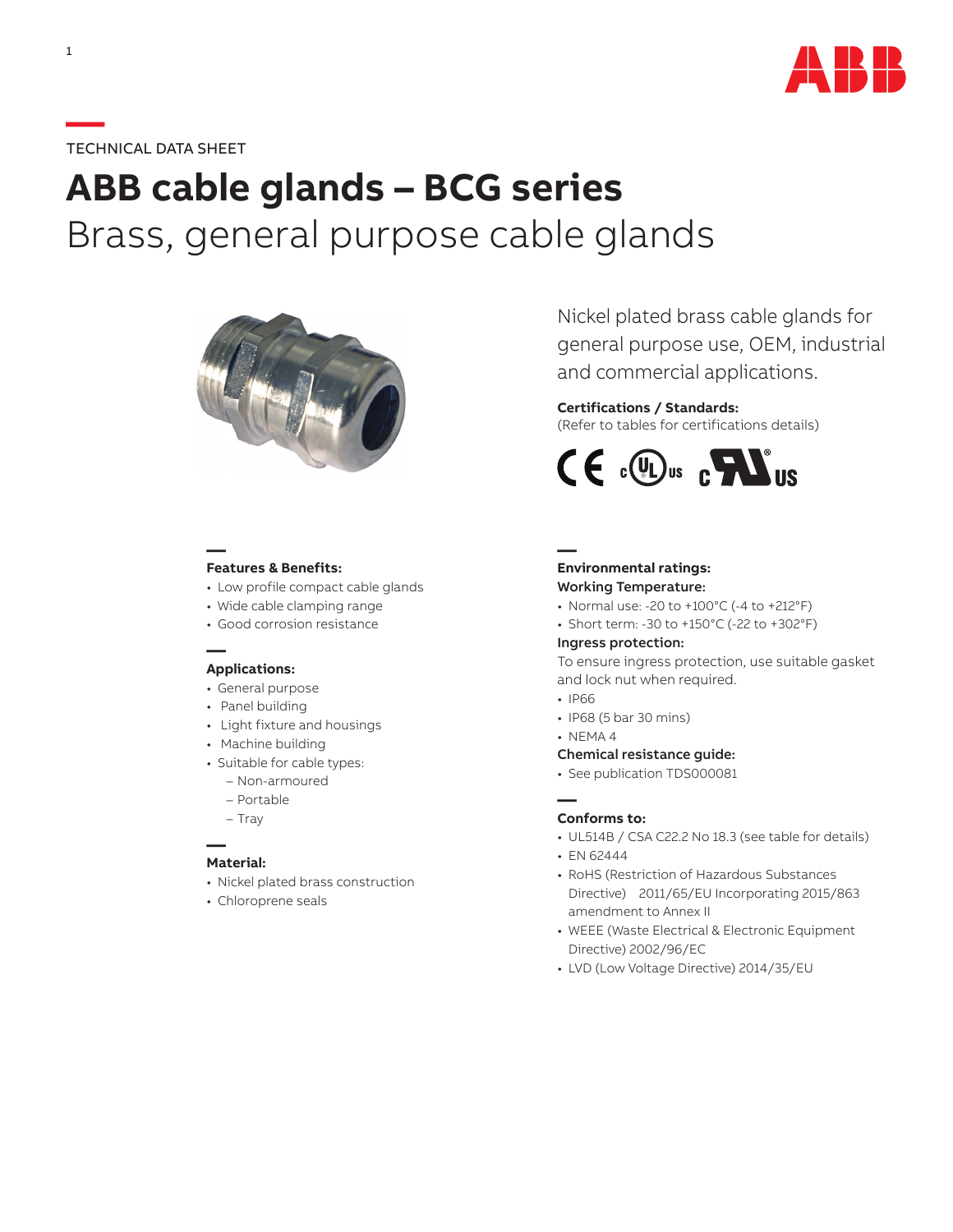



Brass Cable Gland 6-12mm M20X1.5 (12mmTL)

| Product selection            |                    |         |             |         |         |                     |                           |                |
|------------------------------|--------------------|---------|-------------|---------|---------|---------------------|---------------------------|----------------|
| Part no:                     | Thread<br>(metric) |         | Cable range |         |         |                     | <b>Nominal dimensions</b> |                |
|                              |                    | Min     | Max         | A       | в       | c                   | W1                        | W <sub>2</sub> |
| BCG-M121                     | M12x1.5            | 2.0     | 5.0         | 6.0     | 22.0    | 15.5                | 14.0                      | 14.0           |
|                              |                    | (0.079) | (0.197)     | (0.236) | (0.866) | (0.61)              | (0.551)                   | (0.551)        |
| <b>BCG-M121-L</b><br>(cURus) | M12x1.5            | 3.0     | 6.5         | 12.0    | 22.0    | 15.5                | 14.0                      | 14.0           |
|                              |                    | (0.118) | (0.256)     | (0.472) | (0.866) | (0.61)              | (0.551)                   | (0.551)        |
| BCG-M122<br>(cURus)          | M12x1.5            | 3.0     | 6.5         | 6.0     | 22.0    | 15.5                | 14.0                      | 14.0           |
|                              |                    | (0.118) | (0.256)     | (0.236) | (0.866) | (0.61)              | (0.551)                   | (0.551)        |
| BCG-M161                     | M16x1.5            | 2.0     | 6.0         | 7.0     | 23.0    | 20.0                | 18.0                      | 17.0           |
|                              |                    | (0.079) | (0.236)     | (0.276) | (0.906) | (0.787)             | (0.709)                   | (0.669)        |
| BCG-M161-L                   | M16x1.5            | 2.0     | 6.0         | 12.0    | 23.0    | 20.0                | 18.0                      | 17.0           |
|                              |                    | (0.079) | (0.236)     | (0.472) | (0.906) | (0.787)             | (0.709)                   | (0.669)        |
| BCG-M162<br>(cURus)          | M16x1.5            | 4.0     | 8.0         | 7.0     | 23.0    | 20.0                | 18.0                      | 17.0           |
|                              |                    | (0.157) | (0.315)     | (0.276) | (0.906) | (0.787)             | (0.709)                   | (0.669)        |
| BCG-M162-L<br>(cURus)        | M16x1.5            | 4.0     | 8.0         | 12.0    | 23.0    | 20.0                | 18.0                      | 17.0           |
|                              |                    | (0.157) | (0.315)     | (0.472) | (0.906) | (0.787)             | (0.709)                   | (0.669)        |
| BCG-M163<br>(cURus)          | M16x1.5            | 5.0     | 10.0        | 7.0     | 28.5    | 22.0                | 20.0                      | 20.0           |
|                              |                    | (0.197) | (0.394)     | (0.276) | (1.122) | (0.866)             | (0.787)                   | (0.787)        |
| BCG-M163-L<br>(cURus)        | M16x1.5            | 5.0     | 10.0        | 12.0    | 28.5    | 22.0                | 20.0                      | 20.0           |
|                              |                    | (0.197) | (0.394)     | (0.472) | (1.122) | (0.866)             | (0.787)                   | (0.787)        |
| BCG-M201                     | M20x1.5            | 5.0     | 9.0         | 8.0     | 26.0    | 24.5                | 22.0                      | 22.0           |
|                              |                    | (0.197) | (0.354)     | (0.315) | (1.024) | (0.965)             | (0.866)                   | (0.866)        |
| BCG-M201-L                   | M20x1.5            | 5.0     | 9.0         | 12.0    | 26.0    | 24.5                | 22.0                      | 22.0           |
|                              |                    | (0.197) | (0.354)     | (0.472) | (1.024) | (0.965)             | (0.866)                   | (0.866)        |
| BCG-M202<br>(cULus)          | M20x1.5            | 6.0     | 12.0        | 8.0     | 26.0    | 24.5                | 22.0                      | 22.0           |
|                              |                    | (0.236) | (0.472)     | (0.315) | (1.024) | (0.965)             | (0.866)                   | (0.866)        |
| BCG-M202-L<br>(cULus)        | M20x1.5            | 6.0     | 12.0        | 12.0    | 26.0    | 24.5                | 22.0                      | 22.0           |
|                              |                    | (0.236) | (0.472)     | (0.472) | (1.024) | (0.965)             | (0.866)                   | (0.866)        |
| BCG-M203<br>(cULus)          | M20x1.5            | 10.0    | 14.0        | 8.0     | 28.0    | 26.8                | 24.0                      | 24.0           |
|                              |                    | (0.394) | (0.551)     | (0.315) | (1.102) | (1.055)             | (0.945)                   | (0.945)        |
| <b>BCG-M203-L</b><br>(cULus) | M20x1.5            | 10.0    | 14.0        | 12.0    | 28.0    | 26.8                | 24.0                      | 24.0           |
|                              |                    | (0.394) | (0.551)     | (0.472) | (1.102) | (1.055)             | (0.945)                   | (0.945)        |
| BCG-M251                     | M25x1.5            | 7.0     | 12.0        | 8.0     | 28.0    | 29.8                | 27.0                      | 24.0           |
|                              |                    | (0.276) | (0.472)     | (0.315) | (1.102) | (1.173)             | (1.063)                   | (0.945)        |
| BCG-M251-L                   | M25x1.5            | 7.0     | 12.0        | 12.0    | 28.0    | 29.8                | 27.0                      | 24.0           |
|                              |                    | (0.276) | (0.472)     | (0.472) |         | $(1.102)$ $(1.173)$ | (1.063)                   | (0.945)        |
| BCG-M252                     | M25x1.5            | 9.0     | 16.0        | 8.0     | 33.0    | 33.0                | 30.0                      | 30.0           |
|                              |                    | (0.354) | (0.63)      | (0.315) | (1.299) | (1.299)             | (1.181)                   | (1.181)        |
| BCG-M252-L                   | M25x1.5            | 9.0     | 16.0        | 12.0    | 33.0    | 33.0                | 30.0                      | 30.0           |
|                              |                    | (0.354) | (0.63)      | (0.472) | (1.299) | (1.299)             | (1.181)                   | (1.181)        |
| BCG-M253<br>(cULus)          | M25x1.5            | 10.0    | 14.0        | 8.0     | 28.0    | 29.8                | 27.0                      | 24.0           |
|                              |                    | (0.394) | (0.551)     | (0.315) | (1.102) | (1.173)             | (1.063)                   | (0.945)        |
| BCG-M253-L<br>(cULus)        | M25x1.5            | 10.0    | 14.0        | 12.0    | 28.0    | 29.8                | 27.0                      | 24.0           |
|                              |                    | (0.394) | (0.551)     | (0.472) | (1.102) | (1.173)             | (1.063)                   | (0.945)        |
| BCG-M254<br>(cULus)          | M25x1.5            | 13.0    | 18.0        | 8.0     | 33.0    | 32.0                | 30.0                      | 30.0           |
|                              |                    | (0.512) | (0.709)     | (0.315) | (1.299) | (1.26)              | (1.181)                   | (1.181)        |
| BCG-M254-L<br>(cULus)        | M25x1.5            | 13.0    | 18.0        | 12.0    | 33.0    | 32.0                | 30.0                      | 30.0           |
|                              |                    | (0.512) | (0.709)     | (0.472) | (1.299) | (1.26)              | (1.181)                   | (1.181)        |
| BCG-M321                     | M32x1.5            | 9.0     | 16.0        | 9.0     | 33.0    | 37.5                | 34.0                      | 30.0           |
|                              |                    | (0.354) | (0.63)      | (0.354) |         | $(1.299)$ $(1.476)$ | (1.339)                   | (1.181)        |

Bold numbers are metric, parenthesis numbers are inches. Note: Product must be installed in accordance with applicable national and local electrical codes.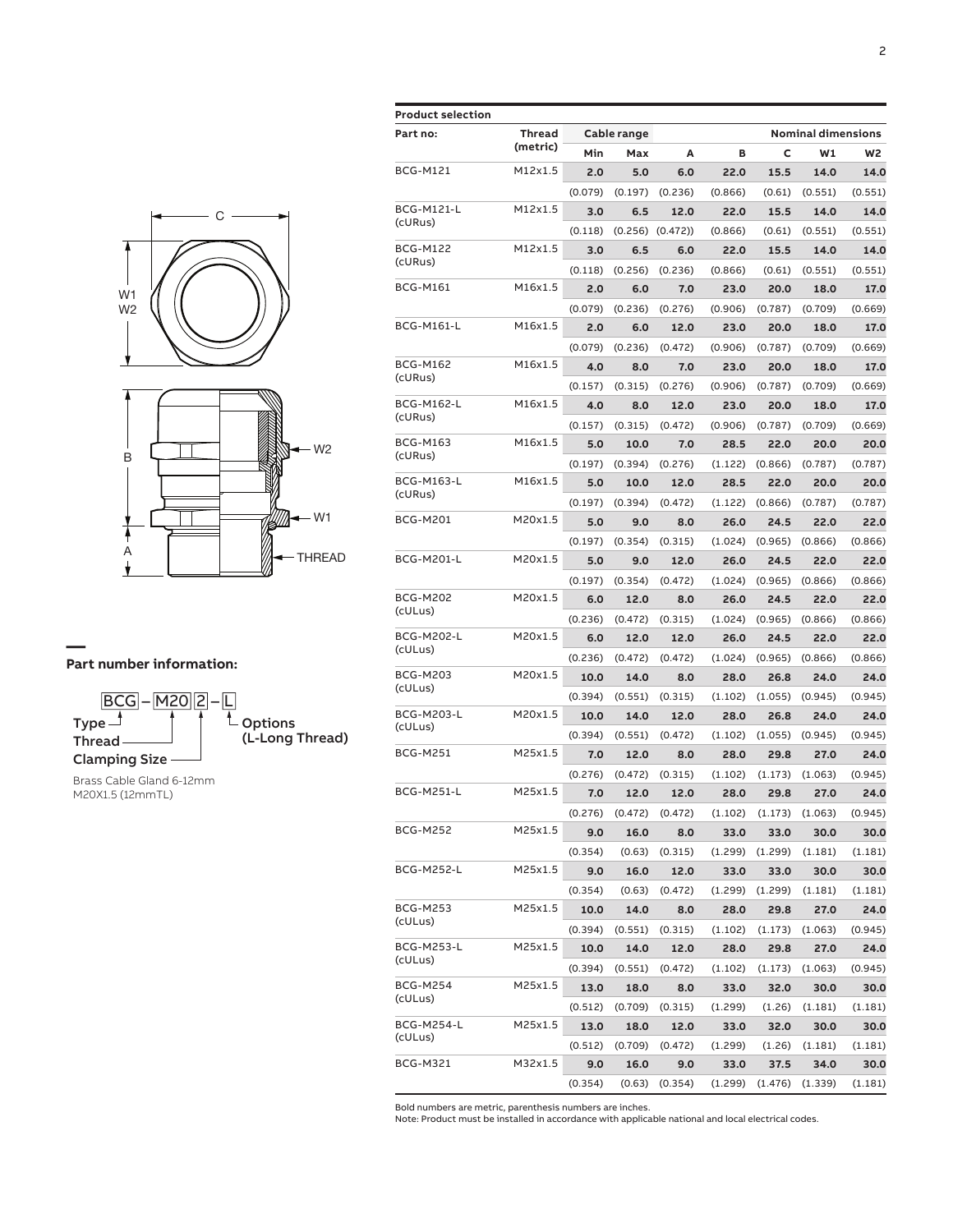

 $\underbrace{\overline{\mathsf{BCG}}}_{\text{Type}} - \underline{\overline{\mathsf{M2O}}}\overline{\mathsf{2}} - \underline{\mathsf{L}}$  $\mathsf{Type} \hspace{1pt}\exists \hspace{15pt} \lceil \hspace{15pt} \lceil \hspace{15pt} \ldots \hspace{15pt} \rceil$   $\mathsf{Toptions}$ (L-Long Thread) Thread Clamping Size

Brass Cable Gland 6-12mm M20X1.5 (12mmTL)

| <b>Product selection</b> |               |         |             |         |         |         |                           |                |
|--------------------------|---------------|---------|-------------|---------|---------|---------|---------------------------|----------------|
| Part no:                 | <b>Thread</b> |         | Cable range |         |         |         | <b>Nominal dimensions</b> |                |
|                          | (metric)      | Min     | Max         | А       | B       | c       | W1                        | W <sub>2</sub> |
| <b>BCG-M321-L</b>        | M32x1.5       | 9.0     | 16.0        | 15.0    | 33.0    | 37.5    | 34.0                      | 30.0           |
|                          |               | (0.354) | (0.63)      | (0.591) | (1.299) | (1.476) | (1.339)                   | (1.181)        |
| <b>BCG-M322</b>          | M32x1.5       | 12.0    | 20.0        | 9.0     | 44.0    | 44.5    | 40.0                      | 40.0           |
|                          |               | (0.472) | (0.787)     | (0.354) | (1.732) | (1.752) | (1.575)                   | (1.575)        |
| <b>BCG-M322-L</b>        | M32x1.5       | 12.0    | 20.0        | 15.0    | 44.0    | 44.5    | 40.0                      | 40.0           |
|                          |               | (0.472) | (0.787)     | (0.591) | (1.732) | (1.752) | (1.575)                   | (1.575)        |
| <b>BCG-M323</b>          | M32x1.5       | 13.0    | 18.0        | 9.0     | 33.0    | 37.5    | 34.0                      | 30.0           |
| (cULus)                  |               | (0.512) | (0.709)     | (0.354) | (1.299) | (1.476) | (1.339)                   | (1.181)        |
| BCG-M323-L               | M32x1.5       | 13.0    | 18.0        | 15.0    | 33.0    | 37.5    | 34.0                      | 30.0           |
| (cULus)                  |               | (0.512) | (0.709)     | (0.591) | (1.299) | (1.476) | (1.339)                   | (1.181)        |
| <b>BCG-M324</b>          | M32x1.5       | 15.0    | 21.0        | 8.0     | 36.0    | 37.0    | 34.0                      | 34.0           |
| (cULus)                  |               | (0.591) | (0.827)     | (0.315) | (1.417) | (1.457) | (1.339)                   | (1.339)        |
| <b>BCG-M324-L</b>        | M32x1.5       | 15.0    | 21.0        | 15.0    | 36.0    | 37.0    | 34.0                      | 34.0           |
| (cULus)                  |               | (0.591) | (0.827)     | (0.591) | (1.417) | (1.457) | (1.339)                   | (1.339)        |
| <b>BCG-M325</b>          | M32x1.5       | 18.0    | 25.0        | 9.0     | 44.0    | 44.5    | 40.0                      | 40.0           |
| (cULus)                  |               | (0.709) | (0.984)     | (0.354) | (1.732) | (1.752) | (1.575)                   | (1.575)        |
| <b>BCG-M325-L</b>        | M32x1.5       | 18.0    | 25.0        | 15.0    | 44.0    | 44.5    | 40.0                      | 40.0           |
| (cULus)                  |               | (0.709) | (0.984)     | (0.591) | (1.732) | (1.752) | (1.575)                   | (1.575)        |
| <b>BCG-M401</b>          | M40x1.5       | 12.0    | 20.0        | 9.0     | 38.5    | 48.5    | 43.0                      | 40.0           |
|                          |               | (0.472) | (0.787)     | (0.354) | (1.516) | (1.909) | (1.693)                   | (1.575)        |
| <b>BCG-M401-L</b>        | M40x1.5       | 12.0    | 20.0        | 15.0    | 38.5    | 48.5    | 43.0                      | 40.0           |
|                          |               | (0.472) | (0.787)     | (0.591) | (1.516) | (1.909) | (1.693)                   | (1.575)        |
| <b>BCG-M402</b>          | M40x1.5       | 16.0    | 23.0        | 9.0     | 43.5    | 48.4    | 43.0                      | 43.0           |
|                          |               | (0.63)  | (0.906)     | (0.354) | (1.713) | (1.906) | (1.693)                   | (1.693)        |
| <b>BCG-M402-L</b>        | M40x1.5       | 16.0    | 23.0        | 15.0    | 43.5    | 48.4    | 43.0                      | 43.0           |
|                          |               | (0.63)  | (0.906)     | (0.591) | (1.713) | (1.906) | (1.693)                   | (1.693)        |
| <b>BCG-M403</b>          | M40x1.5       | 19.0    | 28.0        | 9.0     | 43.5    | 48.4    | 43.0                      | 43.0           |
| (cULus)                  |               | (0.748) | (1.102)     | (0.354) | (1.713) | (1.906) | (1.693)                   | (1.693)        |
| <b>BCG-M403-L</b>        | M40x1.5       | 19.0    | 28.0        | 15.0    | 43.5    | 48.4    | 43.0                      | 43.0           |
| (cULus)                  |               | (0.748) | (1.102)     | (0.591) | (1.713) | (1.906) | (1.693)                   | (1.693)        |
| <b>BCG-M404</b>          | M40x1.5       | 22.0    | 32.0        | 9.0     | 52.5    | 55.5    | 50.0                      | 50.0           |
| (cULus)                  |               | (0.866) | (1.26)      | (0.354) | (2.067) | (2.185) | (1.969)                   | (1.969)        |
| <b>BCG-M404-L</b>        | M40x1.5       | 22.0    | 32.0        | 15.0    | 52.5    | 55.5    | 50.0                      | 50.0           |
| (cULus)                  |               | (0.866) | (1.26)      | (0.591) | (2.067) | (2.185) | (1.969)                   | (1.969)        |
| <b>BCG-M501</b>          | M50x1.5       | 20.0    | 26.0        | 9.0     | 48.0    | 61.0    | 55.0                      | 50.0           |
|                          |               | (0.787) | (1.024)     | (0.354) | (1.89)  | (2.402) | (2.165)                   | (1.969)        |
| BCG-M501-L               | M50x1.5       | 20.0    | 26.0        | 15.0    | 48.0    | 61.0    | 55.0                      | 50.0           |
|                          |               | (0.787) | (1.024)     | (0.591) | (1.89)  | (2.402) | (2.165)                   | (1.969)        |
| <b>BCG-M502</b>          | M50x1.5       | 22.0    | 32.0        | 9.0     | 48.0    | 61.0    | 55.0                      | 50.0           |
| (cULus)                  |               | (0.866) | (1.26)      | (0.354) | (1.89)  | (2.402) | (2.165)                   | (1.969)        |
| <b>BCG-M502-L</b>        | M50x1.5       | 22.0    | 32.0        | 15.0    | 48.0    | 61.0    | 55.0                      | 50.0           |
| (cULus)                  |               | (0.866) | (1.26)      | (0.591) | (1.89)  | (2.402) | (2.165)                   | (1.969)        |
| <b>BCG-M503</b>          | M50x1.5       | 27.0    | 38.0        | 9.0     | 52.0    | 64.0    | 58.0                      | 58.0           |
| (cULus)                  |               | (1.063) | (1.496)     | (0.354) | (2.047) | (2.52)  | (2.283)                   | (2.283)        |
| <b>BCG-M503-L</b>        | M50x1.5       | 27.0    | 38.0        | 15.0    | 52.0    | 64.0    | 58.0                      | 58.0           |
| (cULus)                  |               | (1.063) | (1.496)     | (0.591) | (2.047) | (2.52)  | (2.283)                   | (2.283)        |
| <b>BCG-M504</b>          | M50x1.5       | 34.0    | 44.0        | 9.0     | 52.8    | 75.0    | 64.0                      | 64.0           |
| (cULus)                  |               | (1.339) | (1.732)     | (0.354) | (2.079) | (2.953) | (2.520)                   | (2.520)        |

Bold numbers are metric, parenthesis numbers are inches. Note: Product must be installed in accordance with applicable national and local electrical codes.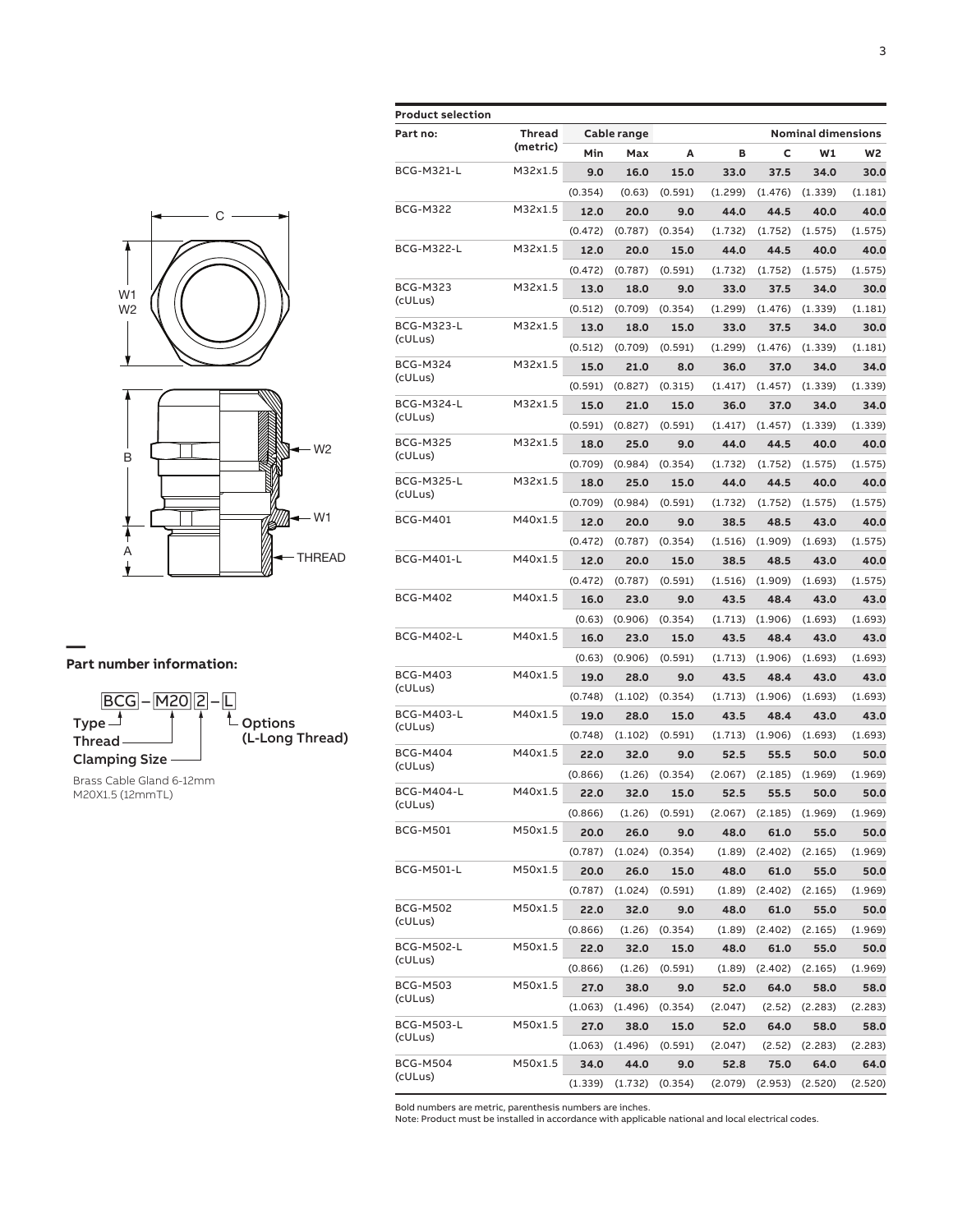



Brass Cable Gland 6-12mm M20X1.5 (12mmTL)

| <b>Product selection</b> |                    |             |         |         |         |         |                           |                |
|--------------------------|--------------------|-------------|---------|---------|---------|---------|---------------------------|----------------|
| Part no:                 | Thread<br>(metric) | Cable range |         |         |         |         | <b>Nominal dimensions</b> |                |
|                          |                    | Min         | Max     | A       | в       | C       | W1                        | W <sub>2</sub> |
| <b>BCG-M504-L</b>        | M50x1.5            | 34.0        | 44.0    | 15.0    | 52.8    | 75.0    | 64.0                      | 64.0           |
| (cULus)                  |                    | (1.339)     | (1.732) | (0.591) | (2.079) | (2.953) | (2.520)                   | (2.520)        |
| <b>BCG-M631</b>          | M63x1.5            | 29.0        | 35.0    | 10.0    | 54.0    | 75.0    | 68.0                      | 64.0           |
|                          |                    | (1.142)     | (1.378) | (0.394) | (2.126) | (2.953) | (2.677)                   | (2.520)        |
| <b>BCG-M631-L</b>        | M63x1.5            | 29.0        | 35.0    | 18.0    | 54.0    | 75.0    | 68.0                      | 64.0           |
|                          |                    | (1.142)     | (1.378) | (0.709) | (2.126) | (2.953) | (2.677)                   | (2.520)        |
| <b>BCG-M632</b>          | M63x1.5            | 34.0        | 44.0    | 10.0    | 54.0    | 75.0    | 68.0                      | 64.0           |
| (cULus)                  |                    | (1.339)     | (1.732) | (0.394) | (2.126) | (2.953) | (2.677)                   | (2.520)        |
| <b>BCG-M632-L</b>        | M63x1.5            | 34.0        | 44.0    | 18.0    | 53.0    | 75.0    | 68.0                      | 64.0           |
| (cULus)                  |                    | (1.339)     | (1.732) | (0.709) | (2.087) | (2.953) | (2.677)                   | (2.520)        |
| <b>BCG-M633</b>          | M63x1.5            | 37.0        | 53.0    | 10.0    | 51.0    | 83.0    | 75.0                      | 75.0           |
| (cULus)                  |                    | (1.457)     | (2.087) | (0.394) | (2.008) | (3.268) | (2.953)                   | (2.953)        |
| <b>BCG-M633-L</b>        | M63x1.5            | 37.0        | 53.0    | 18.0    | 51.0    | 83.0    | 75.0                      | 75.0           |
| (cULus)                  |                    | (1.457)     | (2.087) | (0.709) | (2.008) | (3.268) | (2.953)                   | (2.953)        |

| <b>Product selection</b> |               |             |         |         |         |                           |         |                |  |
|--------------------------|---------------|-------------|---------|---------|---------|---------------------------|---------|----------------|--|
| Part no:                 | <b>Thread</b> | Cable range |         |         |         | <b>Nominal dimensions</b> |         |                |  |
|                          | (NPT)         | Min         | Max     | A       | в       | C                         | W1      | W <sub>2</sub> |  |
| <b>BCG-0381</b>          | 3/8"          | 2.0         | 6.0     | 11.5    | 23.5    | 21.0                      | 19.0    | 17.0           |  |
|                          |               | (0.079)     | (0.236) | (0.453) | (0.925) | (0.827)                   | (0.748) | (0.669)        |  |
| BCG-0382                 | 3/8"          | 5.0         | 10.0    | 11.5    | 29.5    | 22.0                      | 20.0    | 20.0           |  |
| (cURus)                  |               | (0.197)     | (0.394) | (0.453) | (1.161) | (0.866)                   | (0.787) | (0.787)        |  |
| <b>BCG-0501</b>          | 1/2"          | 5.0         | 9.0     | 13.0    | 25.5    | 24.5                      | 22.0    | 22.0           |  |
|                          |               | (0.197)     | (0.354) | (0.512) | (1.004) | (0.965)                   | (0.866) | (0.866)        |  |
| BCG-0502                 | 1/2"          | 6.0         | 12.0    | 13.0    | 25.5    | 24.5                      | 22.0    | 22.0           |  |
| (cULus)                  |               | (0.236)     | (0.472) | (0.512) | (1.004) | (0.965)                   | (0.866) | (0.866)        |  |
| <b>BCG-0503</b>          | 1/2"          | 10.0        | 14.0    | 13.0    | 28.0    | 26.8                      | 24.0    | 24.0           |  |
| (cULus)                  |               | (0.394)     | (0.551) | (0.512) | (1.102) | (1.055)                   | (0.945) | (0.945)        |  |
| <b>BCG-0751</b>          | 3/4"          | 9.0         | 16.0    | 13.0    | 36.0    | 33.0                      | 30.0    | 30.0           |  |
|                          |               | (0.354)     | (0.63)  | (0.512) | (1.417) | (1.299)                   | (1.181) | (1.181)        |  |
| <b>BCG-0752</b>          | 3/4"          | 13.0        | 18.0    | 13.0    | 36.0    | 33.0                      | 30.0    | 30.0           |  |
| (cULus)                  |               | (0.512)     | (0.709) | (0.512) | (1.417) | (1.299)                   | (1.181) | (1.181)        |  |
| <b>BCG-1001</b>          | 1"            | 12.0        | 20.0    | 13.0    | 43.0    | 48.5                      | 43.0    | 40.0           |  |
|                          |               | (0.472)     | (0.787) | (0.512) | (1.693) | (1.909)                   | (1.693) | (1.575)        |  |
| <b>BCG-1002</b>          | 1"            | 18.0        | 25.0    | 13.0    | 43.0    | 48.5                      | 43.0    | 40.0           |  |
| (cULus)                  |               | (0.709)     | (0.984) | (0.512) |         | $(1.693)$ $(1.909)$       | (1.693) | (1.575)        |  |

Bold numbers are metric, parenthesis numbers are inches. Note: Product must be installed in accordance with applicable national and local electrical codes.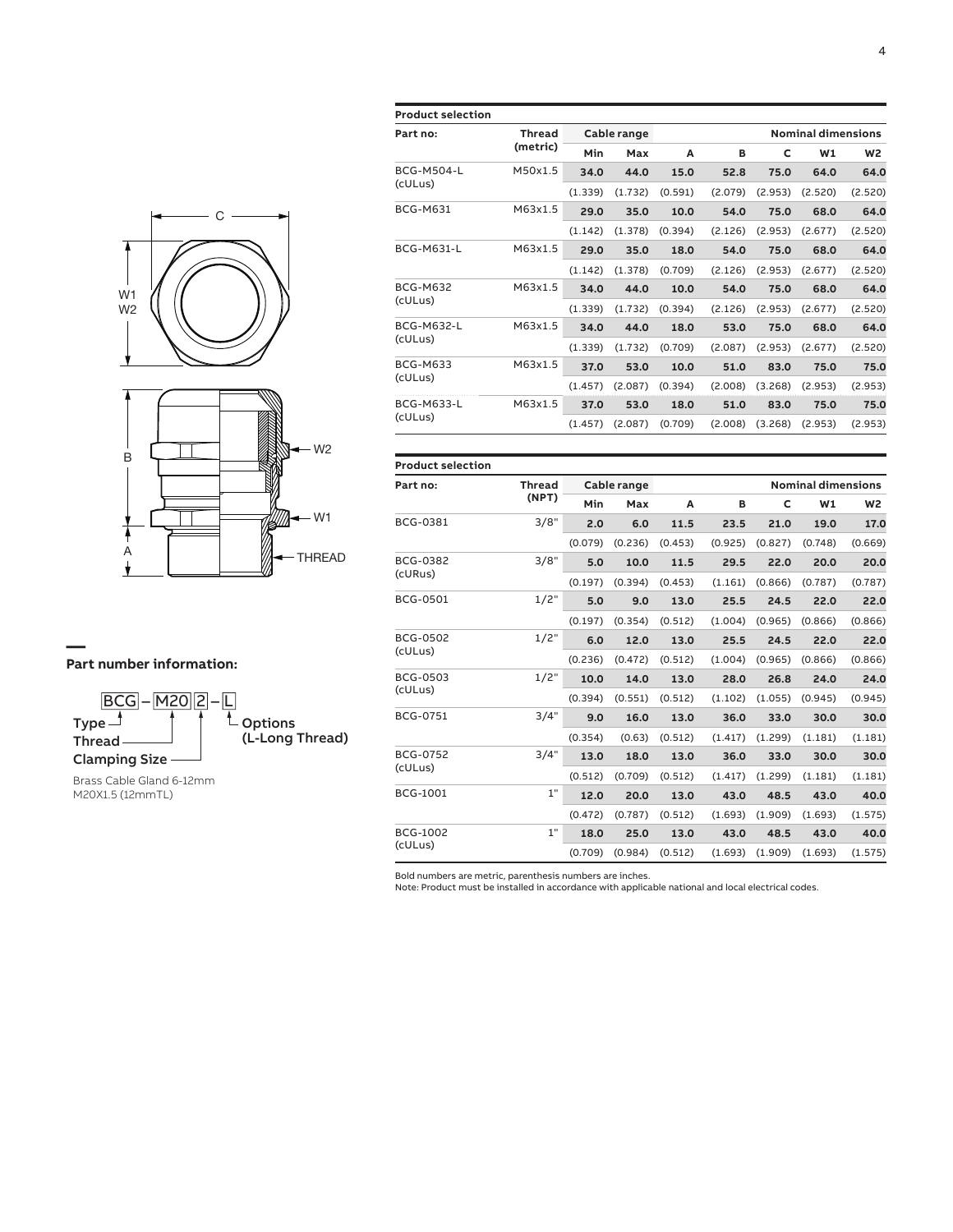



Brass Cable Gland 6-12mm M20X1.5 (12mmTL)

| <b>Product selection</b> |                  |             |         |         |         |         |                           |         |
|--------------------------|------------------|-------------|---------|---------|---------|---------|---------------------------|---------|
| Part no:                 | Thread           | Cable range |         |         |         |         | <b>Nominal dimensions</b> |         |
|                          | (PG)             | Min         | Max     | A       | B       | c       | W1                        | W2      |
| BCG-PG71                 | PG07             | 2.0         | 5.0     | 6.0     | 22.0    | 15.5    | 14.0                      | 14.0    |
|                          |                  | (0.079)     | (0.197) | (0.236) | (0.866) | (0.61)  | (0.551)                   | (0.551) |
| BCG-PG71-L               | PG07             | 2.0         | 5.0     | 10.0    | 22.0    | 15.5    | 14.0                      | 14.0    |
|                          |                  | (0.079)     | (0.197) | (0.394) | (0.866) | (0.61)  | (0.551)                   | (0.551) |
| BCG-PG72                 | PG07             | 3.0         | 6.5     | 6.0     | 22.0    | 15.5    | 14.0                      | 14.0    |
| (cURus)                  |                  | (0.118)     | (0.256) | (0.236) | (0.866) | (0.61)  | (0.551)                   | (0.551) |
| BCG-PG72-L               | PG07             | 3.0         | 6.5     | 10.0    | 22.0    | 15.5    | 14.0                      | 14.0    |
| (cURus)                  |                  | (0.118)     | (0.256) | (0.394) | (0.866) | (0.61)  | (0.551)                   | (0.551) |
| BCG-PG91                 | PG09             | 2.0         | 6.0     | 6.0     | 23.5    | 18.9    | 17.0                      | 17.0    |
|                          |                  | (0.079)     | (0.236) | (0.236) | (0.925) | (0.744) | (0.669)                   | (0.669) |
| BCG-PG91-L               | PG <sub>09</sub> | 2.0         | 6.0     | 10.0    | 23.5    | 18.9    | 17.0                      | 17.0    |
|                          |                  | (0.079)     | (0.236) | (0.394) | (0.925) | (0.744) | (0.669)                   | (0.669) |
| BCG-PG92                 | <b>PG09</b>      | 4.0         | 8.0     | 6.0     | 23.5    | 18.9    | 17.0                      | 17.0    |
| (cURus)                  |                  | (0.157)     | (0.315) | (0.236) | (0.925) | (0.744) | (0.669)                   | (0.669) |
| BCG-PG92-L               | <b>PG09</b>      | 4.0         | 8.0     | 10.0    | 23.5    | 18.9    | 17.0                      | 17.0    |
| (cURus)                  |                  | (0.157)     | (0.315) | (0.394) | (0.925) | (0.744) | (0.669)                   | (0.669) |
| BCG-PG111                | <b>PG11</b>      | 3.0         | 7.0     | 6.0     | 26.0    | 22.0    | 20.0                      | 20.0    |
|                          |                  | (0.118)     | (0.276) | (0.236) | (1.024) | (0.866) | (0.787)                   | (0.787) |
| BCG-PG111-L              | <b>PG11</b>      | 3.0         | 7.0     | 10.0    | 26.0    | 22.0    | 20.0                      | 20.0    |
|                          |                  | (0.118)     | (0.276) | (0.394) | (1.024) | (0.866) | (0.787)                   | (0.787) |
| BCG-PG112<br>(cURus)     | <b>PG11</b>      | 5.0         | 10.0    | 6.0     | 26.0    | 22.0    | 20.0                      | 20.0    |
|                          |                  | (0.197)     | (0.394) | (0.236) | (1.024) | (0.866) | (0.787)                   | (0.787) |
| BCG-PG112-L<br>(cURus)   | <b>PG11</b>      | 5.0         | 10.0    | 10.0    | 26.0    | 22.0    | 20.0                      | 20.0    |
|                          |                  | (0.197)     | (0.394) | (0.394) | (1.024) | (0.866) | (0.787)                   | (0.787) |
| BCG-PG131                | PG13.5           | 5.0         | 9.0     | 6.5     | 24.5    | 24.5    | 22.0                      | 22.0    |
|                          |                  | (0.197)     | (0.354) | (0.256) | (0.965) | (0.965) | (0.866)                   | (0.866) |
| BCG-PG131-L              | PG13.5           | 5.0         | 9.0     | 10.0    | 24.5    | 24.5    | 22.0                      | 22.0    |
|                          |                  | (0.197)     | (0.354) | (0.394) | (0.965) | (0.965) | (0.866)                   | (0.866) |
| BCG-PG132                | PG13.5           | 6.0         | 12.0    | 6.5     | 24.5    | 24.5    | 22.0                      | 22.0    |
| (cULus)                  |                  | (0.236)     | (0.472) | (0.256) | (0.965) | (0.965) | (0.866)                   | (0.866) |
| BCG-PG132-L              | PG13.5           | 6.0         | 12.0    | 10.0    | 24.5    | 24.5    | 22.0                      | 22.0    |
| (cULus)                  |                  | (0.236)     | (0.472) | (0.394) | (0.965) | (0.965) | (0.866)                   | (0.866) |
| BCG-PG161                | <b>PG16</b>      | 7.0         | 12.0    | 6.5     | 28.0    | 26.5    | 24.0                      | 24.0    |
|                          |                  | (0.276)     | (0.472) | (0.256) | (1.102) | (1.043) | (0.945)                   | (0.945) |
| BCG-PG161-L              | <b>PG16</b>      | 7.0         | 12.0    | 10.0    | 28.0    | 26.5    | 24.0                      | 24.0    |
|                          |                  | (0.276)     | (0.472) | (0.394) | (1.102) | (1.043) | (0.945)                   | (0.945) |
| BCG-PG162                | PG16             | 10.0        | 14.0    | 6.5     | 28.0    | 26.5    | 24.0                      | 24.0    |
| (cULus)                  |                  | (0.394)     | (0.551) | (0.256) | (1.102) | (1.043) | (0.945)                   | (0.945) |
| BCG-PG162-L              | <b>PG16</b>      | 10.0        | 14.0    | 10.0    | 28.0    | 26.5    | 24.0                      | 24.0    |
| (cULus)                  |                  | (0.394)     | (0.551) | (0.394) | (1.102) | (1.043) | (0.945)                   | (0.945) |
| BCG-PG211                | PG21             | 9.0         | 16.0    | 7.2     | 33.0    | 33.0    | 30.0                      | 30.0    |
|                          |                  | (0.354)     | (0.63)  | (0.283) | (1.299) | (1.299) | (1.181)                   | (1.181) |
| BCG-PG211-L              | PG21             | 9.0         | 16.0    | 12.0    | 33.0    | 33.0    | 30.0                      | 30.0    |
|                          |                  | (0.354)     | (0.63)  | (0.472) | (1.299) | (1.299) | (1.181)                   | (1.181) |
| BCG-PG212                | PG21             | 13.0        | 18.0    | 7.2     | 33.0    | 33.0    | 30.0                      | 30.0    |
| (cULus)                  |                  | (0.512)     | (0.709) | (0.283) | (1.299) | (1.299) | (1.181)                   | (1.181) |
| BCG-PG212-L              | PG21             | 13.0        | 18.0    | 12.0    | 33.0    | 33.0    | 30.0                      | 30.0    |
| (cULus)                  |                  | (0.512)     | (0.709) | (0.472) | (1.299) | (1.299) | (1.181)                   | (1.181) |

Bold numbers are metric, parenthesis numbers are inches.

Note: Product must be installed in accordance with applicable national and local electrical codes.